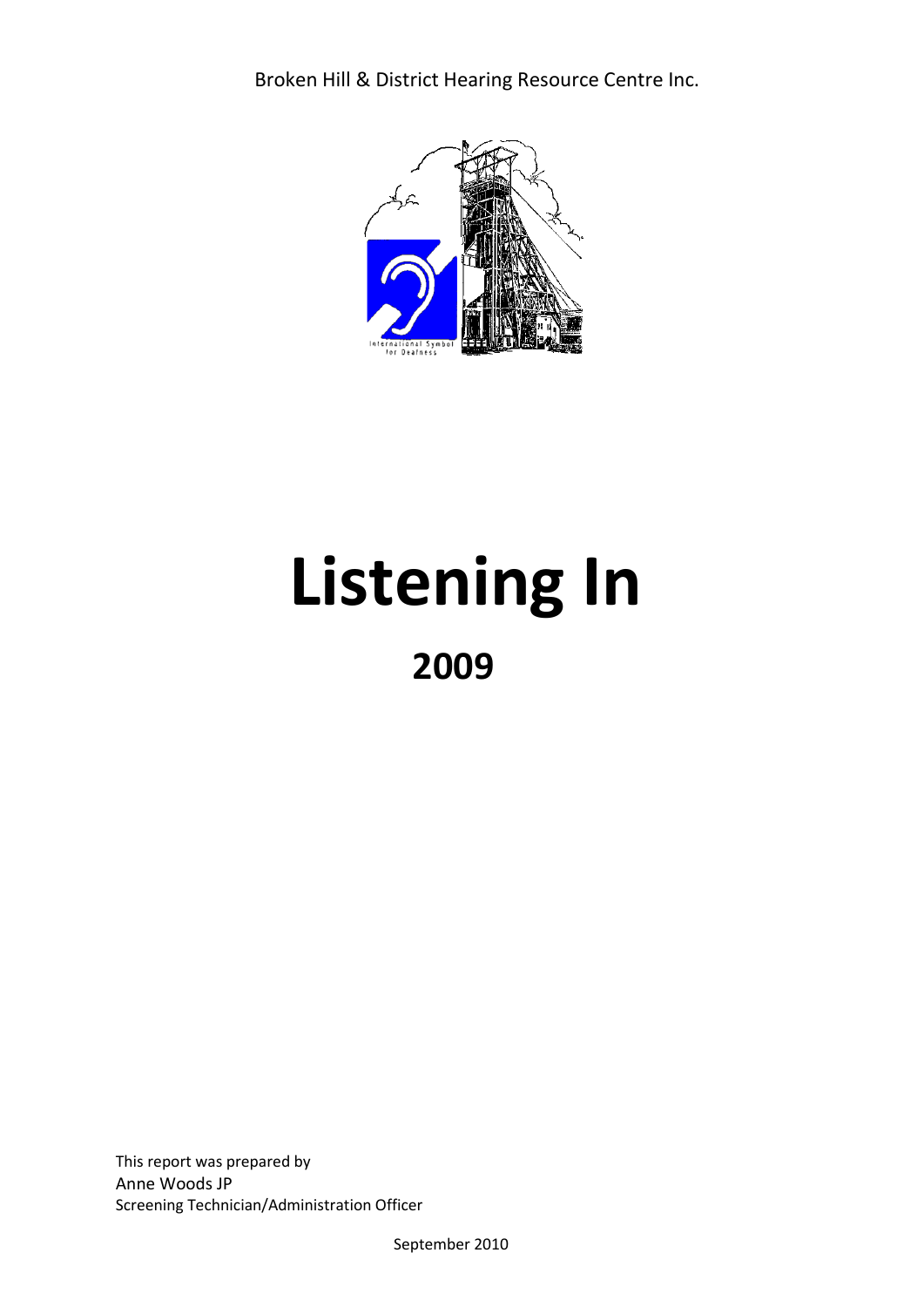# Acknowledgments

The Broken Hill & District Hearing Resource Centre wishes to acknowledge the following organisations for their financial/In Kind support to the "Listening In" Project 2009.



Deafness Foundation of Victoria **FACE** "Friends of Ace"





We would also like to acknowledge the following people for their support;

- Sacred Heart Parish Primary School Mr. Trevor Rynne (Principal) and staff
- Railway town Public School Mr. Brett Cumming (Principal) and staff
- Broken Hill Public School Mrs. Judy Henry (Relieving Principal) and staff
- Alma Public School Mr. Larry Micevski (Principal) and staff
- Morgan Street Public School Mr. Chris Dougherty (Principal) and staff
- Broken Hill North Public School Mrs. Marg Murray (Principal) and staff
- Burke Ward Public School Mr. Paul Clarke (Principal) and staff
- Gabrielle Gilby-Wheeler B/H Hearing Resource Centre Inc. Assistant Gabrielle had the arduous task of collecting and entering data
- Leone Bolt Itinerant Support Teacher-Hearing(DET) Broken Hill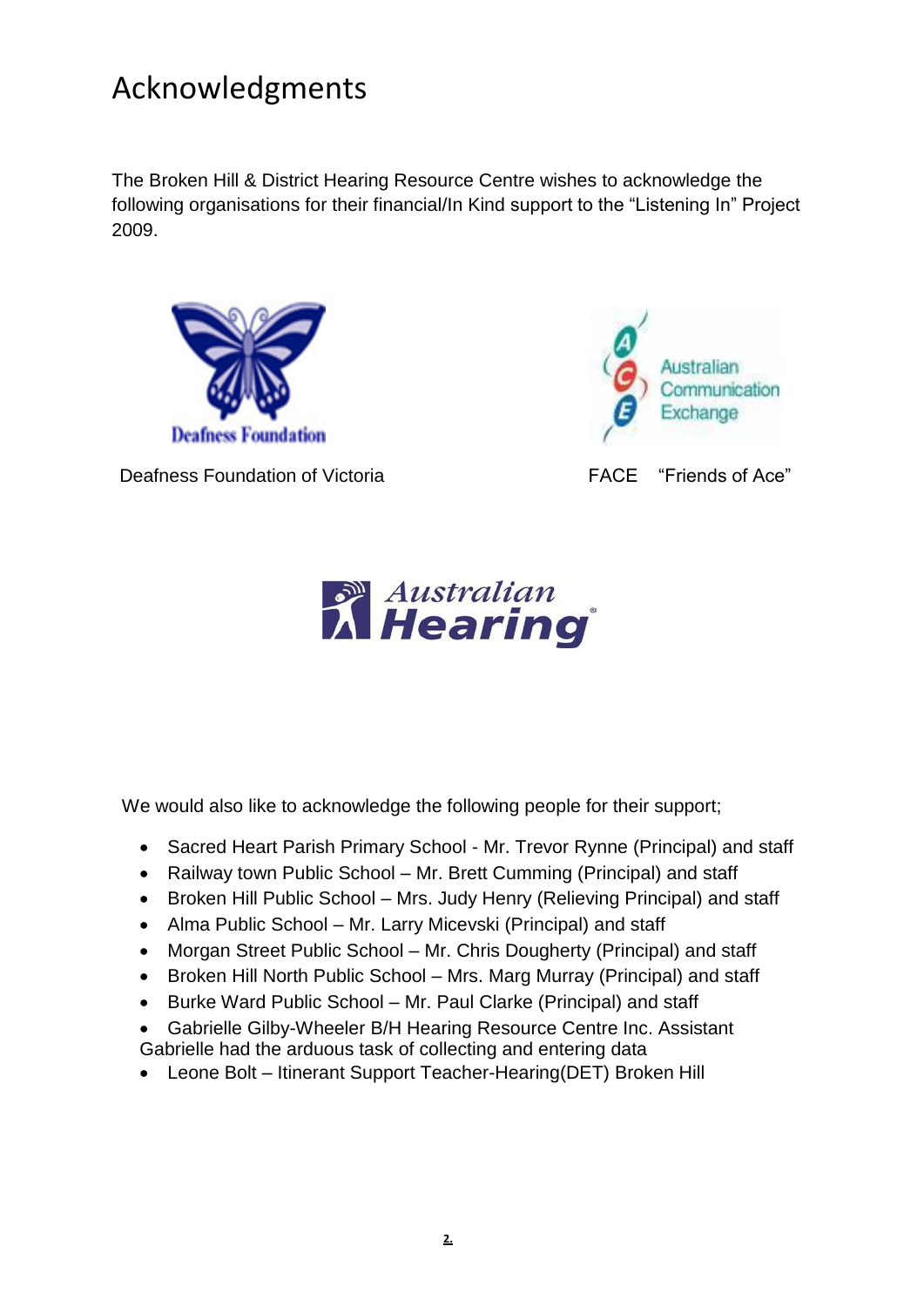### **Contents**

| <b>Index of Tables</b>                                                       |
|------------------------------------------------------------------------------|
|                                                                              |
|                                                                              |
| Figure 2 - Proportion of children reviewed and referred  9                   |
| Figure 3 - Proportion of students by age that went onto review 10            |
| Figure 4 - Percentage screened students with a problem by age. 10            |
| Figure 5 -Males by problem Type and age identified at initial screening .10  |
| Figure 6 - Females by problem Type and age identified at initial screening11 |
| Figure 7 - Overall problem Type and age identified at initial screening11    |
|                                                                              |
|                                                                              |
| Figure 10 - Total number of students by problems and age 12                  |
| Figure 11- Outcomes of children referred to Australian Hearing13             |
|                                                                              |
|                                                                              |
|                                                                              |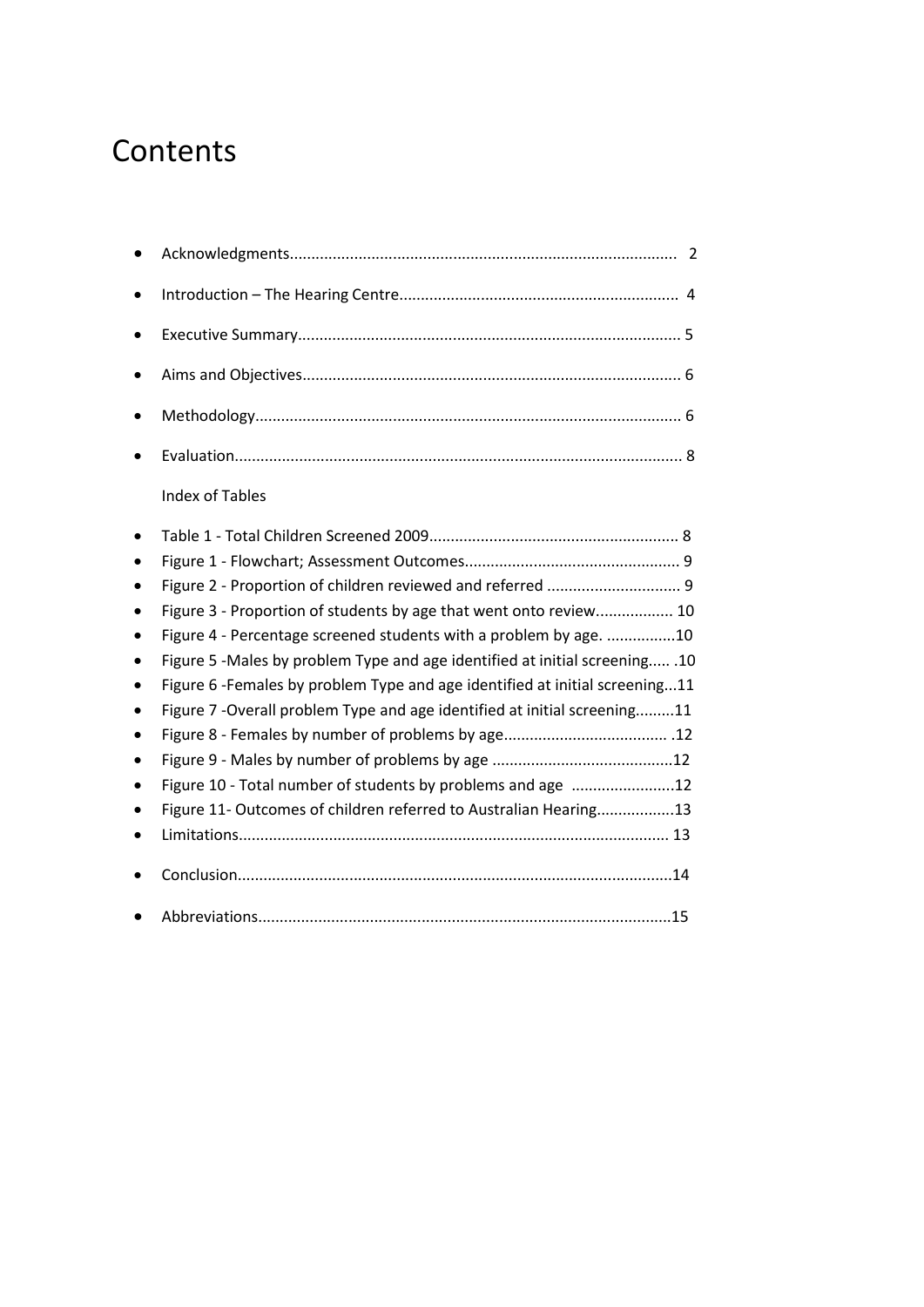### Introduction

### About The Hearing Centre:

Broken Hill is situated 1,160 Km west of Sydney, NSW. We are an isolated community of approximately 19,360, with the nearest capital city being Adelaide, capital of South Australia, approximately 500 kilometres to the southwest.

Cath Bonnes AM founded the Hearing Centre in 1986 as a small support group under the banner of Better Hearing. In 1990 the Centre was founded as it is today. The Centre was incorporated in October 1995.

The Hearing Centre fills the gap between the Government Providers and private health professionals, our services are complementary to other allied health services within the Broken Hill and District area. Our services are available free of charge to Deaf, hearing impaired people, people who suffer from associated disorders of the ear, e.g.: Tinnitus/Meniere's, their families and carers, to help provide a reduction in isolation/depression caused by hearing loss or associated disorders of the ear.

The B/ H & District Hearing Resource Centre is a voluntary based not-for-profit organisation governed by a Committee who support Deaf, Hearing Impaired people and people with an associated disorder of the ear in Broken Hill and surrounding Districts. We act as an advocate, clean and do minor repairs to hearing aids, visit nursing homes and house bound individuals, distribute batteries supplied by Australian Hearing who use our rooms one week in every month, supply transport for Deaf and hearing impaired people, their families and carers to attend the centre for whatever reason they may have. The Centre also provides counseling for Tinnitus and Meniere's suffers. We demonstrate and loan out assistive/alternative Listening Devices. We provide Screening (hearing) and reviewing of school children 5 to 13 years of age within the child's school, referring of children onto Australian Hearing (AH) or a General Practitioner (GP) as required.

#### Mission Statement:

The Hearing Resource Centre is dedicated to helping people who are Deaf, hearing impaired or have an associated disorder of the ear, to make an informed choice of their hearing loss management in order to maintain their chosen lifestyle.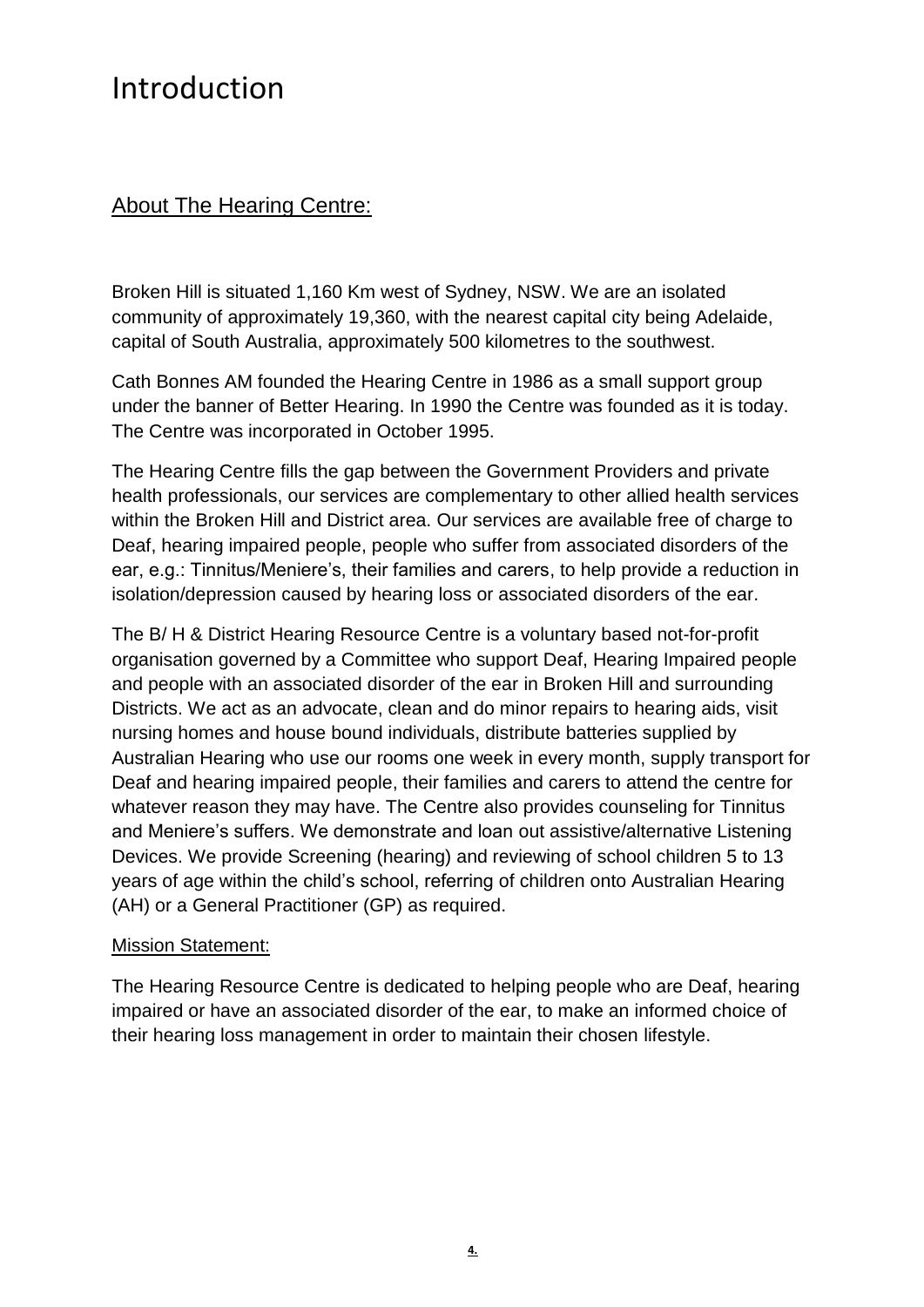## Executive Summary

The beneficiary/target group of the "Listening In" 2009 project were;

- Primary school children, 5yrs-13yrs within Broken Hill
- local GP
- Audiologists
- Speech pathologists/Paediatric registrars
- Parents and care givers
- Teachers and school liaison officer/education assistants

Hearing is the base, the foundation of human communication and social interaction. Through hearing, we learn to speak. By hearing and speech the knowledge of words, language, of culture will develop. It is essential for a child's natural growing ability and early development process that a hearing impairment is detected as early as possible.

The Universal Newborn Hearing Screening Program - SWISH program (NSW) was introduced in NSW in 2002. Our local Child & Family Health Service provides a screening (hearing) service to children, 1 - 4 years old, but only by referral. Even with these services available, many children are slipping through the system and often are not picked up until reaching school, sometimes showing behavioural and or speech problems.

The number of requests and referrals from parents/schools and our local GP's and hospital Pediatric Registrars had increased by 90% in the previous last two years. Usually when a child is sent on to a specialist with development problems, a hearing test is the normal first course of action.

In 2008/09 the Royal Institute for Deaf & Blind Children of NSW in conjunction with the Department of Education have implemented a program to screen the hearing of indigenous children. Unfortunately there is no funding available for non-indigenous children to be included within their programs. Approximately 80% of children that were referred to Australian Hearing by our Centre prior to the start of the "Listening In" project were non indigenous.

Referrals from the Broken Hill Hospital's Pediatric Registrar, ENT, local school councilors and parents with concerns for their child's hearing led to consultation with Australian Hearing regarding screening of primary school age children. This then led to consultation with the Department of Education and local school Principals. We believed there was a great need within the community for our project.

Screening was conducted at individual schools thus allowing the greatest ease of access to all children and parents/carers.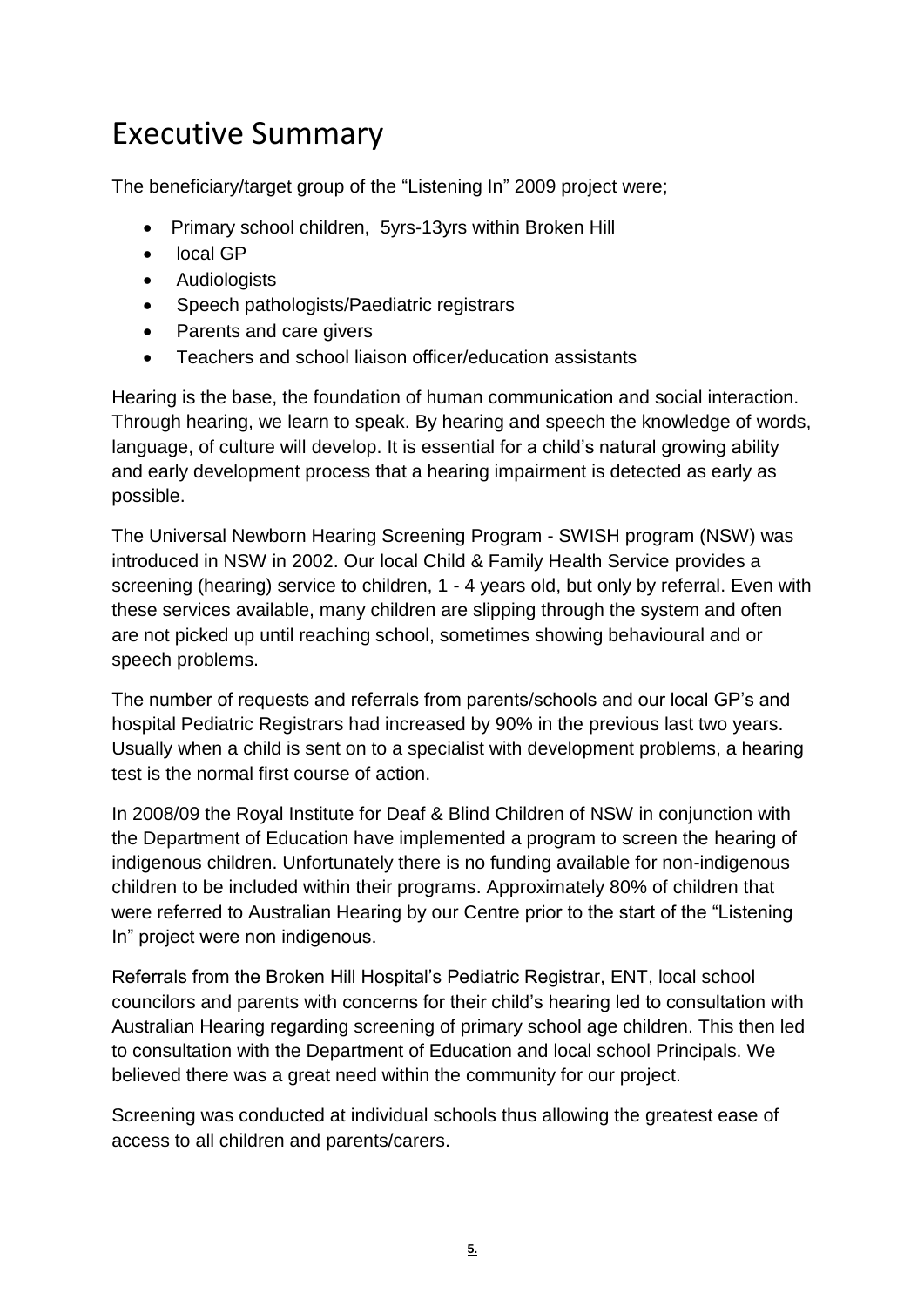# Aims and Objectives

**Objectives** 

- To detect hearing problems in children within their first year of schooling
- To provide access to early intervention program

Aims

- embedding a plan for prevention and early intervention and providing a fair and accessible service
- Improving access and equity

**Strategies** 

- Continue and develop early intervention program within local schools
- Create effective partnerships with key stakeholders

These objectives, aims and strategies address our local area population needs and circumstances within our service area.

# Methodology

### Project timeline:

- June 2008-Seek support from Department of Education & Training (DET), local schools and Australian Hearing.
- Device Plan: gain estimates on equipment required, estimate administration/wages costs.
- Secure partners: apply for funding to help with Administration costs (wages) and equipment
- Purchase of equipment: Audiometer, Typanometer and Otoscope.
- March 2009: Commence Project, initiate screening of children within the local schools.
- December 2009: Completion date of Project (Screening and reviewing within schools)
- From February 2010: Follow through on children referred to Australian **Hearing**
- Liaise with DET, school Itinerant Support Teacher Hearing(IST-H), provide child's Audiometry results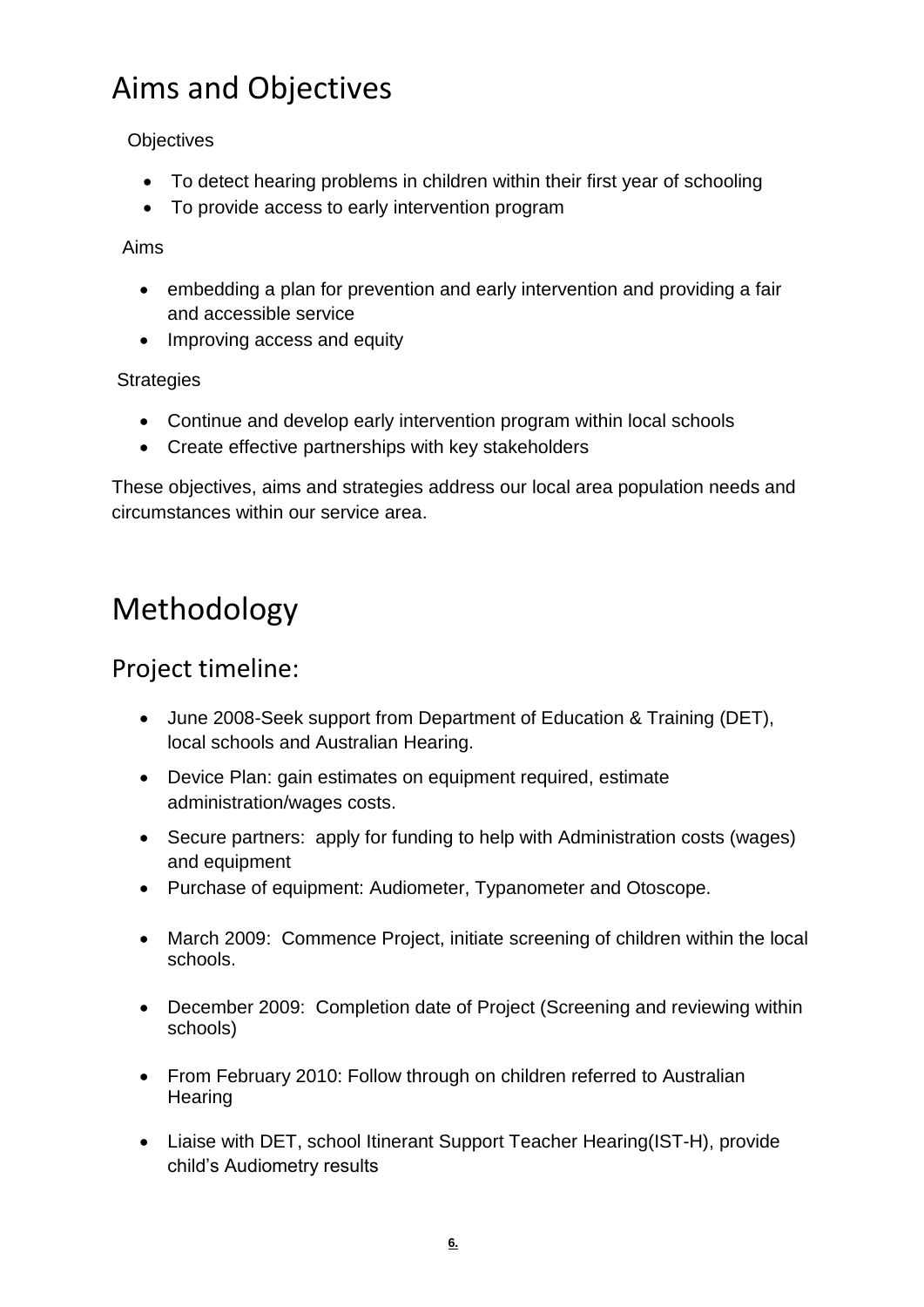### **Stages of Implementation:**

Implementation strategies - Meet with Principals of local schools to instigate the in school screening plan, provided information pack, individual schools provided with consent forms to distribute

- Commence in schools screening plan; Screening assessment:
	- 1. Otoscopy: visual examination of the outer ear- examination of the ear canal and tympanic membrane (ear drum)
	- 2. Tympanometry: test of middle ear function
	- 3. Audiometry: measurement of hearing, 4000Hz (50-20dB) 1000Hz (50- 25dB)

Each process was explained to the child before commencement. All children were rewarded with stickers on completion of testing.

- On conclusion of initial screening a Hearing Health Program Summary report was given to the Principal. A review date was discussed and set.
- Phone contact was made with parents for children needing to be referred without delay to:
	- 1. Their local GP, for eg; ear infection, dry perforation
	- 2. Australian Hearing, if the child has difficulty completing Audiometry due a developmental disability
- Letters were then sent to parents of children who had not passed the initial screening, informing them of review date (within the school). Parents were encouraged to phone the Centre to discuss their child's results.
- Approximately six to eight weeks after initial screening review of children commenced
- On conclusion of review, another Hearing Health Summary report was provided and discussed with the Principal. This outlined and identified each child and action to be taken.
- Letters were then sent to parents of students who did not pass the review assessment. Parent was asked to contact myself (Anne Woods) at the Centre to discuss their child's report.
- With parent consent, children were then referred onto AH and/ or their local GP
- Screening of children and reviewing completed-December 2009
- Screening program data collated and analyzed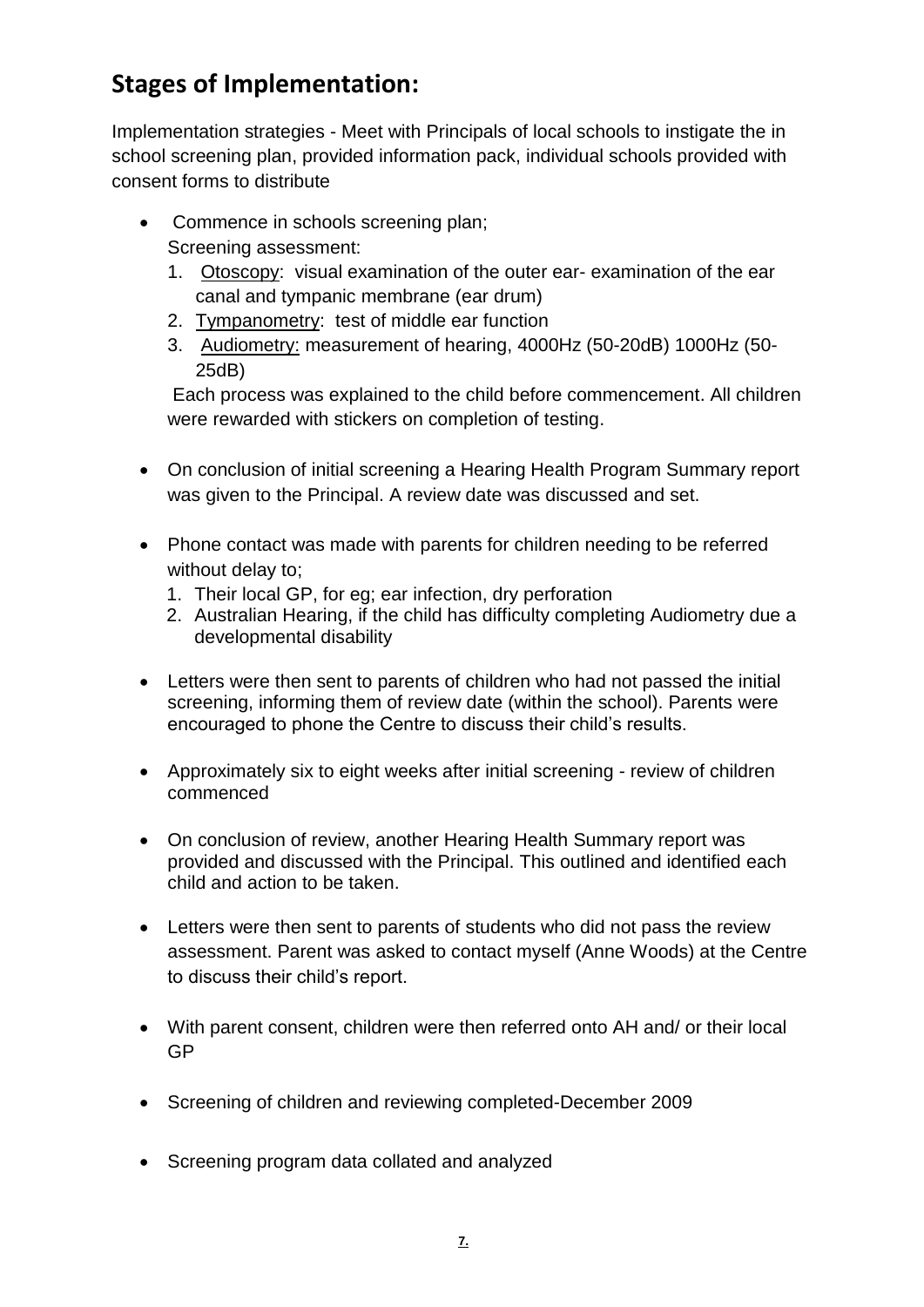- Report prepared for other allied health services, DET, Australian Hearing,School Principals and other interested parties
- Itinerant Support Teacher Hearing provided with child's Audiometry results
- Any child absent on day of initial screening was picked up in the review process. All procedures carried out during the screening process were as per Australian Hearing Health Indigenous Program guidelines

### Evaluation

| <b>All Screened</b><br>Male<br>Female<br><b>TOTAL</b> | 5yrs<br>26<br>40 | <b>6yrs</b><br>92<br>94 | 7yrs<br>78<br>87 | 8yrs<br>91<br>87 | 9yrs<br>63<br>78        | 10yrs<br>77<br>78                                | 11yrs<br>83<br>69 | 12yrs<br>53<br>51 | 13yrs<br>$\pmb{4}$<br>$\mathbf{1}$ | 14yrs<br>$\pmb{0}$<br>$\mathbf{1}$ | <b>TOTAL</b><br>567<br>586<br>1153 |
|-------------------------------------------------------|------------------|-------------------------|------------------|------------------|-------------------------|--------------------------------------------------|-------------------|-------------------|------------------------------------|------------------------------------|------------------------------------|
|                                                       |                  |                         |                  |                  |                         | <b>GP or AH Referral without review</b>          |                   |                   |                                    |                                    |                                    |
| Male                                                  | $\mathbf{1}$     | $\mathbf{1}$            | 3                | $\pmb{0}$        | 3                       | $\mathbf 0$                                      | $\overline{2}$    | $\pmb{0}$         | $\pmb{0}$                          | $\pmb{0}$                          | 10                                 |
| Female<br><b>TOTAL</b>                                | $\pmb{0}$        | $\overline{2}$          | $\mathbf{1}$     | $\overline{2}$   | $\mathbf{1}$            | $\mathbf 0$                                      | $\pmb{0}$         | $\pmb{0}$         | $\mathbf 0$                        | $\boldsymbol{0}$                   | $\boldsymbol{6}$<br>16             |
|                                                       |                  |                         |                  |                  | Reviewed                |                                                  |                   |                   |                                    |                                    |                                    |
| Male                                                  | $\boldsymbol{9}$ | 25                      | 26               | 29               | 18                      | 9                                                | 18                | 11                | $\pmb{0}$                          | $\pmb{0}$                          | 145                                |
| Female<br><b>TOTAL</b>                                | 15               | 31                      | 22               | 21               | 14                      | 20                                               | $\boldsymbol{9}$  | $10\,$            | $\mathbf{1}$                       | $\pmb{0}$                          | 143<br>288                         |
|                                                       |                  |                         |                  |                  |                         | <b>GP Referral provided</b>                      |                   |                   |                                    |                                    |                                    |
| Male                                                  | $\pmb{4}$        | 5                       | $\sf 5$          | 10               | $\overline{7}$          | 3                                                | 4                 | 4                 | $\pmb{0}$                          | $\pmb{0}$                          | 42                                 |
| Female<br><b>TOTAL</b>                                | 5                | 13                      | $\overline{7}$   | 6                | $\overline{3}$          | $\overline{7}$                                   | 3                 | 5                 | $\boldsymbol{0}$                   | $\pmb{0}$                          | 49<br>91                           |
|                                                       |                  |                         |                  |                  |                         | <b>Australian Hearing (AH) Referral provided</b> |                   |                   |                                    |                                    |                                    |
| Male                                                  | $\overline{2}$   | $\mathbf{1}$            | $\mathbf{1}$     | $\pmb{4}$        | $\boldsymbol{0}$        | $\mathbf{1}$                                     | $\pmb{0}$         | $\overline{2}$    | $\boldsymbol{0}$                   | $\pmb{0}$                          | 11                                 |
| Female<br><b>TOTAL</b>                                | $\overline{2}$   | $\mathbf{1}$            | 3                | $\overline{3}$   | $\overline{2}$          | 5                                                | 3                 | $\mathbf{1}$      | $\pmb{0}$                          | $\pmb{0}$                          | 20<br>31                           |
|                                                       |                  |                         |                  |                  | <b>GP + AH Referral</b> |                                                  |                   |                   |                                    |                                    |                                    |
| Male                                                  | $\pmb{0}$        | 5                       | 4                | $\mathbf{1}$     | $\overline{2}$          | $\pmb{0}$                                        | $\mathbf{1}$      | $\overline{2}$    | $\pmb{0}$                          | $\pmb{0}$                          | 15                                 |
| Female                                                | $\mathbf{1}$     | $\overline{3}$          | $\overline{3}$   | $\overline{2}$   | $\overline{3}$          | $\overline{2}$                                   | $\mathbf{1}$      | $\overline{2}$    | $\pmb{0}$                          | $\mathbf 0$                        | 17                                 |
| <b>TOTAL</b>                                          |                  |                         |                  |                  |                         |                                                  |                   |                   |                                    |                                    | 32                                 |

### **Total Students Screened 2009 (***n***=1153)**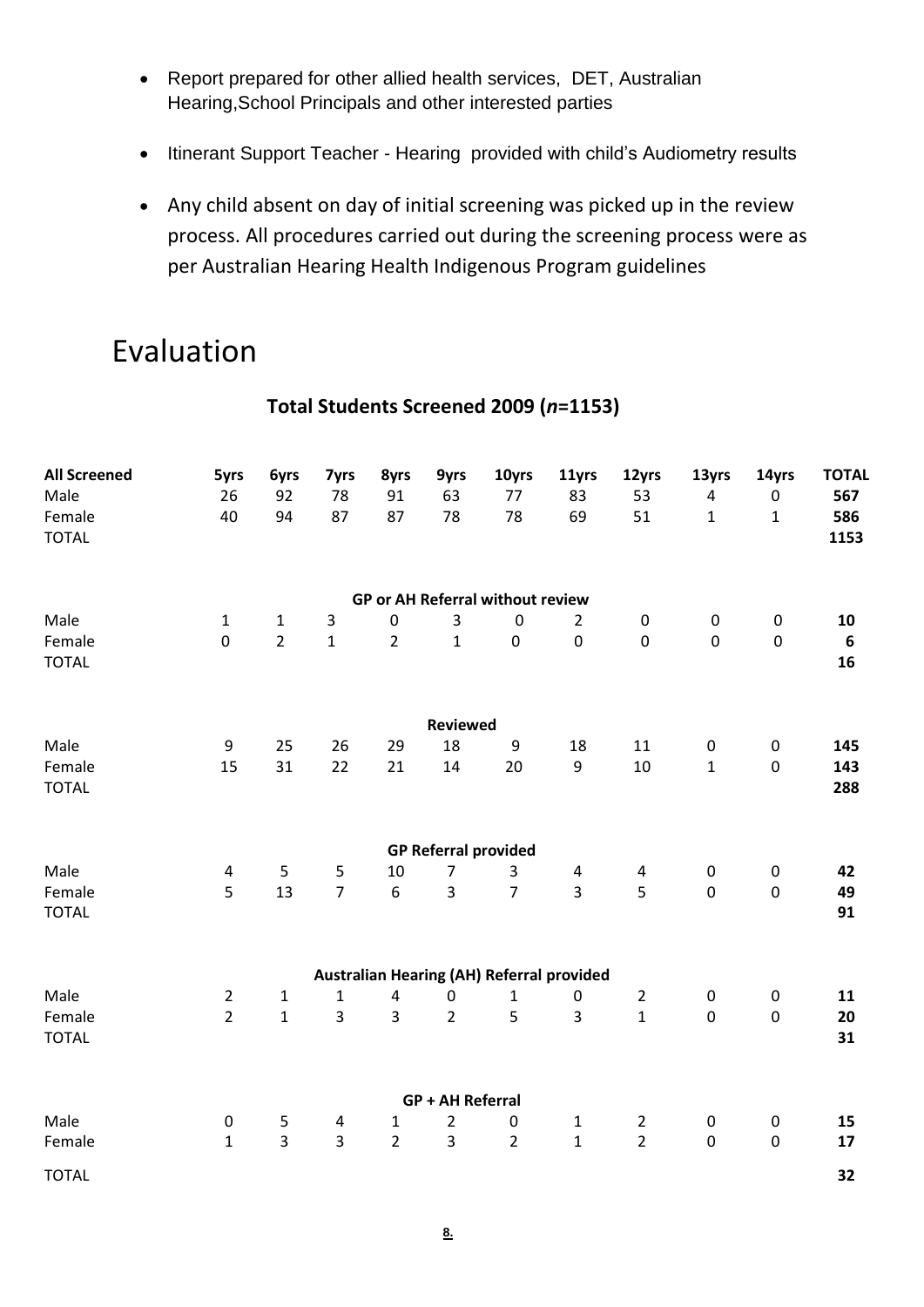

#### **Figure 1 Flowchart: Assessment Outcomes**

- The Broken Hill Department of Education and Training (DET) indicated that approximately 1,758 children attended Kindergarten to year 6 in 2009 (six primary schools in total). One private primary school enrolled approximately 135 children.
- In total 1,893 children attended school within Broken Hill in 2009
- 60% of all children were screened



#### **Figure 2 Proportion of children reviewed and referred**

6.5% of **total children screened** were referred onto A/H or GP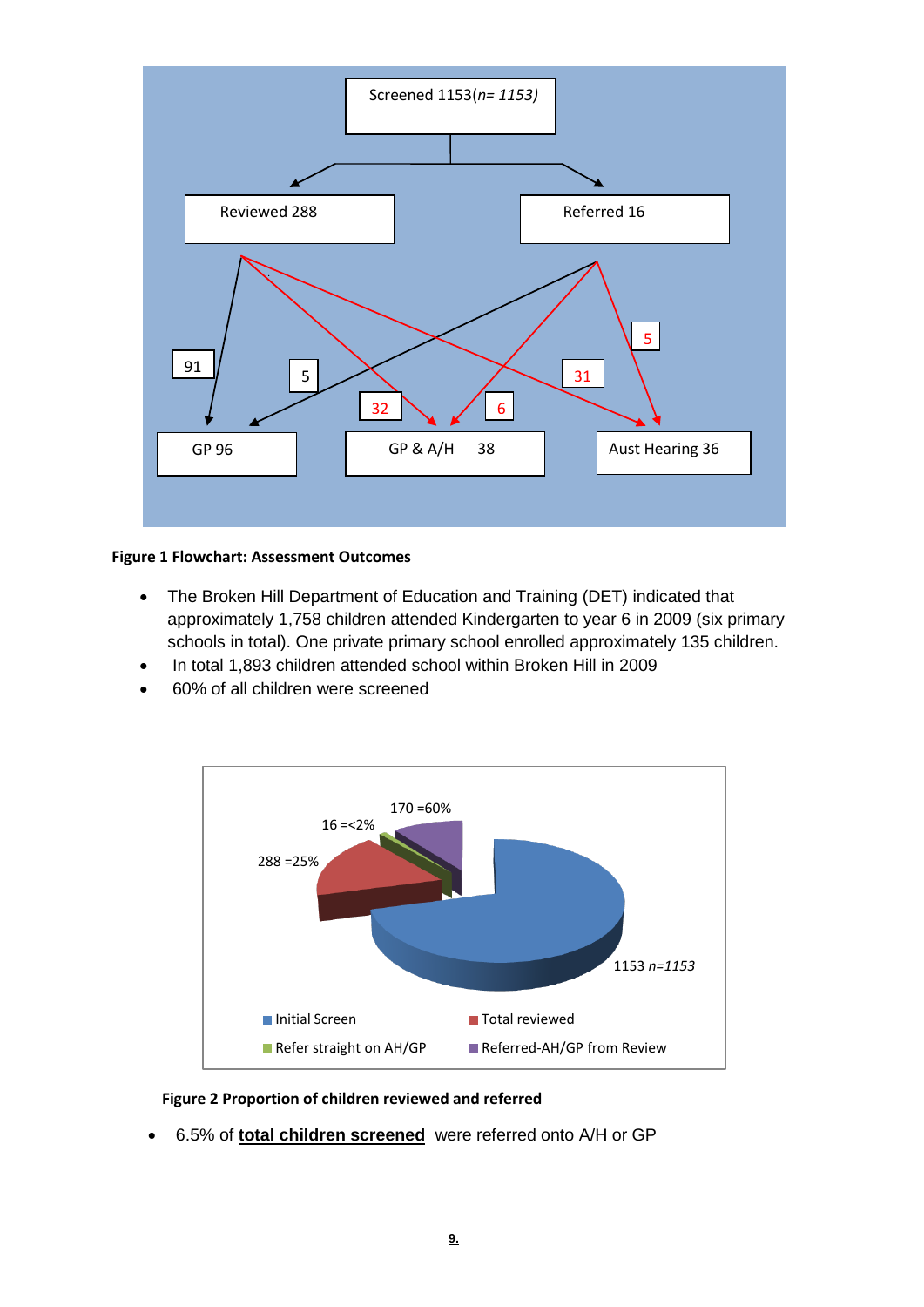

**Figure 3 Proportion of students by age that went onto review**

The youngest children were most frequently in need of a review



**Figure 4 Percentage screened students with a problem by age**

Figure 4 shows all reviewed students found to have a problem by age and those not reviewed but sent straight for referral



#### **Figure 5 - Males by problem type and age identified at initial screening**

Figure 5 shows that 8yr old males had the highest incidence – Audio and Tympanometry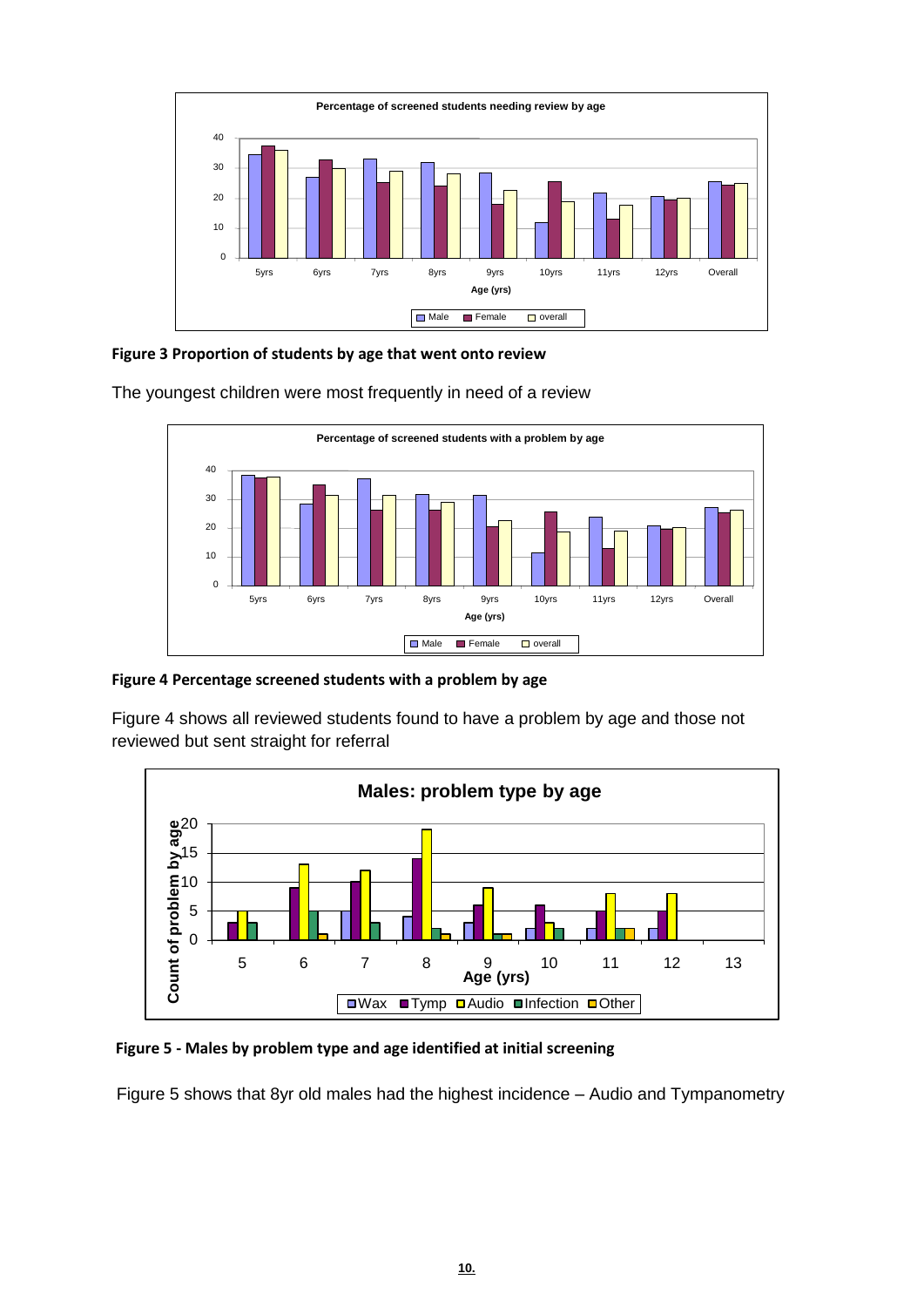

**Figure 6 Females by problem type and age identified at initial screening** 6yr old females had the highest incidence of problems-Audio and Tympanometry



#### **Figure 7 Overall totals of problem type and age identified at initial screening**

Figure 7 shows us that in all age groups Audiometry proved to be the main problem, followed by Tympanometry

Definition of problems;

Wax - blockage of ear canal

Tympanic - Tympanogram consistent with middle ear dysfunction/ Eustachian tube blockage Audio - Hearing loss identified (tested <than 20 dB Hz) Other;

- Foreign object in canal
- Dry perforation
- Presence of fresh blood -Tympanic membrane
- Unidentified markings on eardrum
- damage to ear canal
- **Tinnitus**
- Grommets misplaced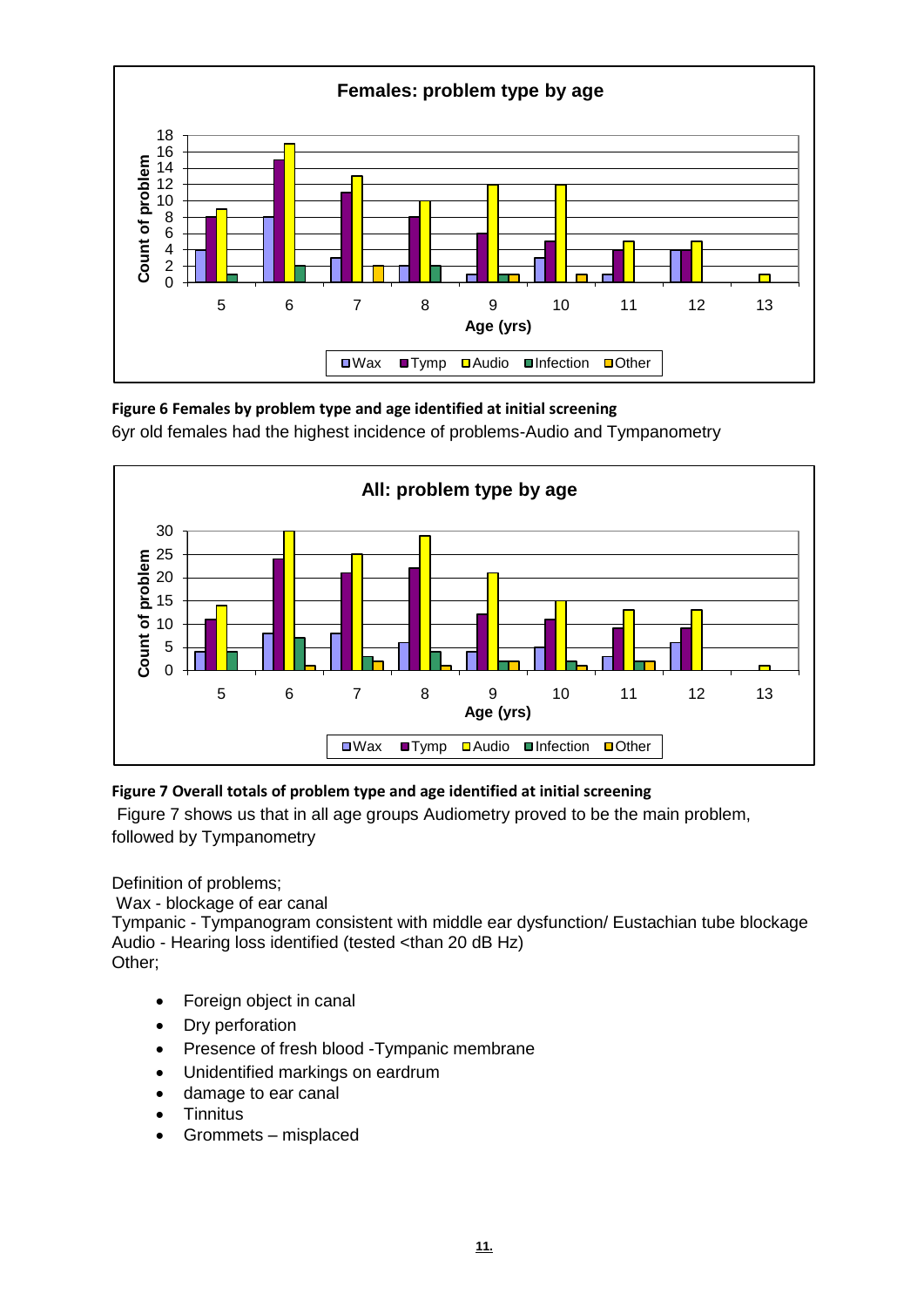

#### **Figure 8 Females by number of problems by age**

Shows that 6yr old females had the highest incidence of problems



#### **Figure 9 Males by number of problems by age**

Shows that 8yr old males had the highest incidence of problems



#### **Figure 10 Total number of students by problems and age**

Figure 10 shows the highest percentage of all children presented with one problem in all age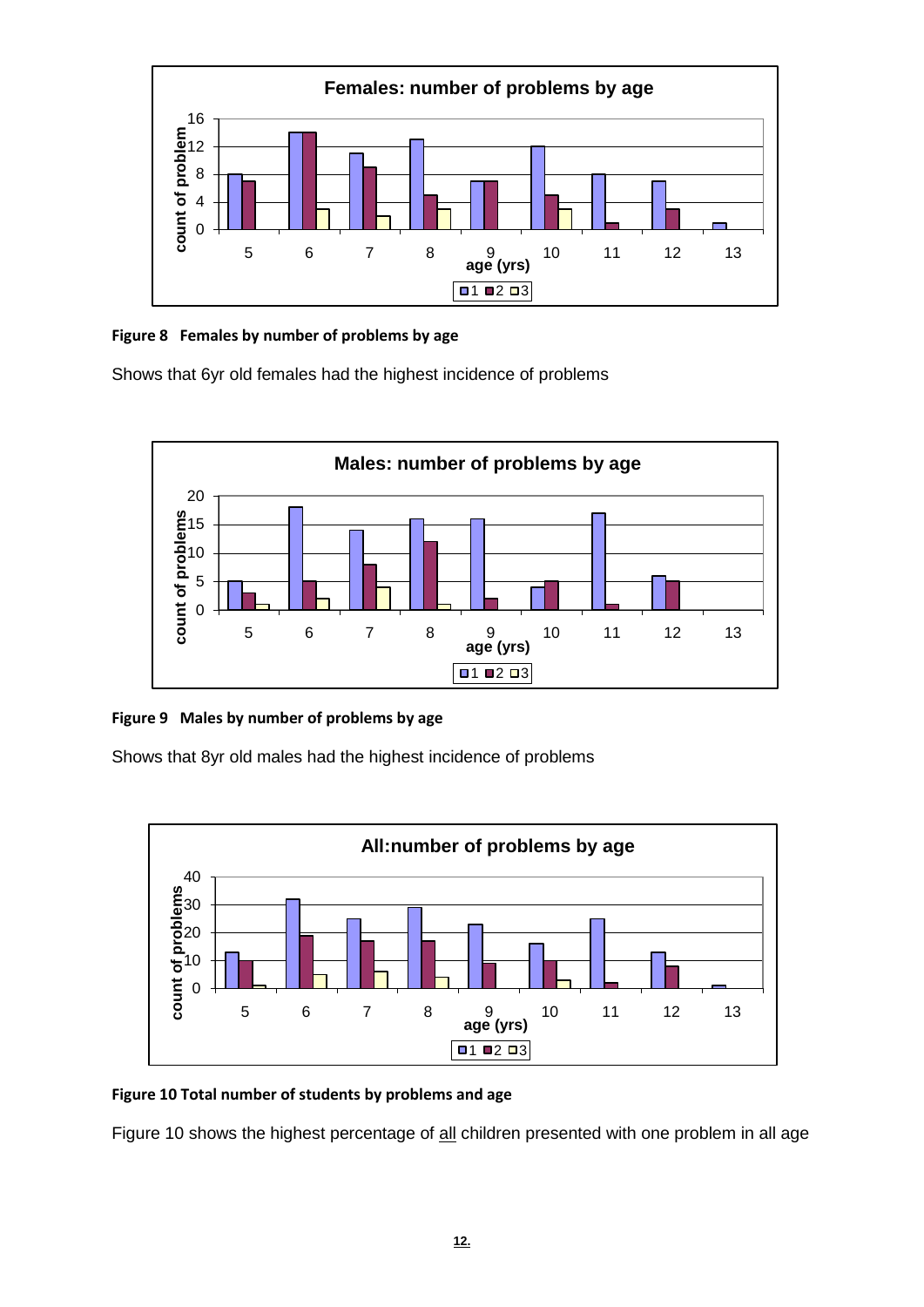

Figure 11 Outcomes of children referred to Australian Hearing

Of the 74 children referred onto AH, 46 children have received a full hearing assessment. Leone Bolt (IST-H) DET has followed up on the children who have shown a mild hearing loss, those fitted with hearing aids and those under discussion for fit. Information has been given to Principles and class teachers on strategies to use in the class room

### Limitations

- Children attending Menindee, Wilcannia and School of the Air were not included in the project. Due to funding restrictions, my normal duties as Administration Officer at the Hearing Resource Centre still had to be carried out throughout the year. We were aware of the RIDBC program in conjunction with the Department of Education to screen indigenous children within the Broken Hill area but were unaware at the time that Menindee and Wilcannia Schools were not part of their program.
- As Screening was conducted within the child's school, this may have affected Audiometry results. All schools provided satisfactory amenities for screening, unfortunately it was not always as quiet as we would have liked, sometimes causing distraction of the child while testing, had we been able to reduce the background noise slightly in some cases, I feel review numbers and referrals onto AH would have been less. However to date, comparison of AH audiograms to the child's Screening results have shown only a slight to no variance.
- 74 children were screened and referred onto AH for further testing. We currently have 23 children on the wait list for a full hearing assessment another five did not attend their scheduled appointment. Two clinicians from AH visit Broken Hill for a full week every month. AH sees several different client types as part of their community service obligation funding and prioritizes children according to specialized clinical pathways. This means there is a capped amount of appointment time each month for children. **13.**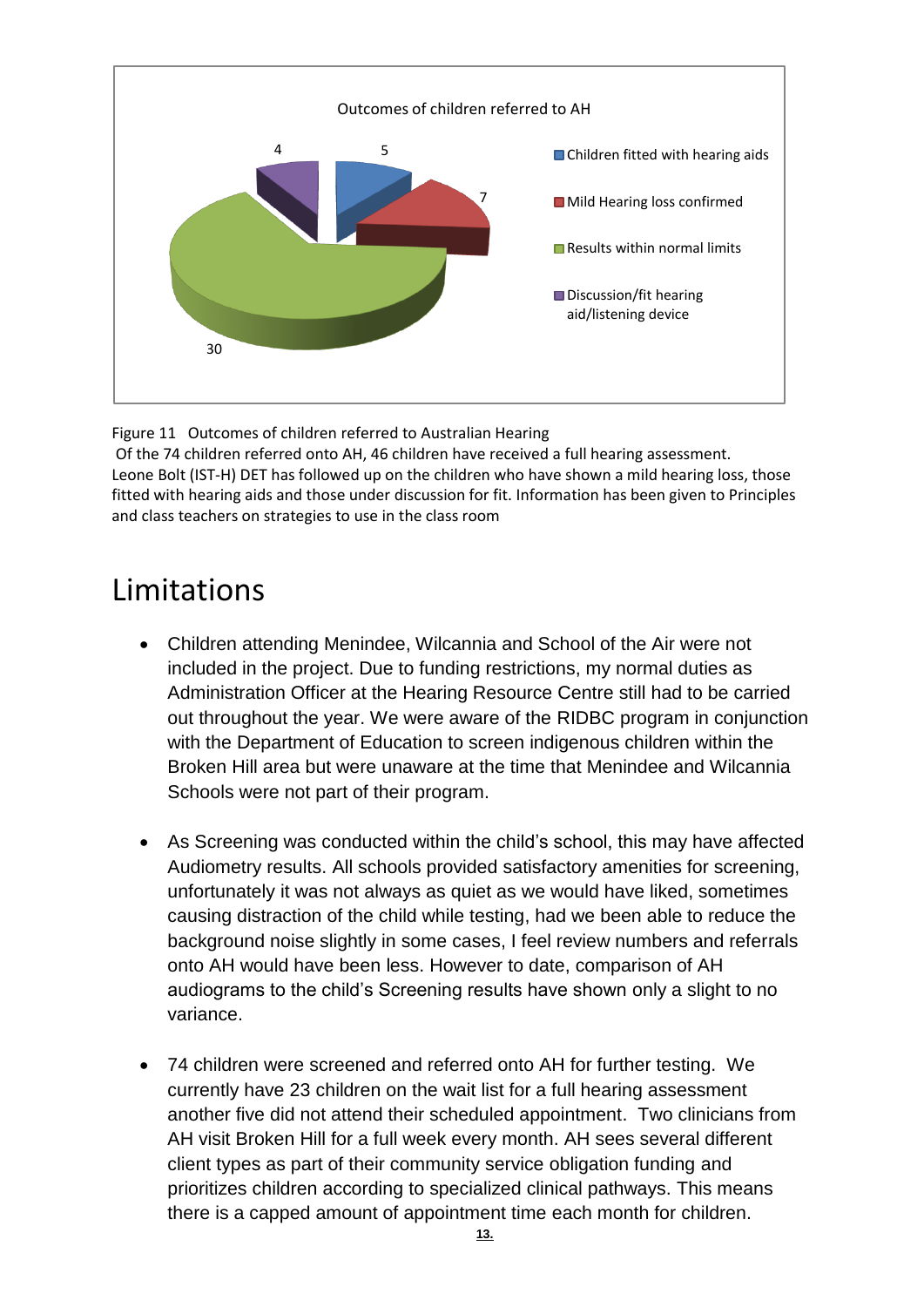### Conclusions

Figures from the "Listening In" project show us that many children are slipping through the system, not only with hearing loss but with problems associated with the ear: ear infections, dry perforations of the ear drum and problems associated with grommets, which could lead to further complications if not treated. We believe the project has been sucessful and worthwhile for our local community, not only for the child who is diagnosed with a hearing loss but for the parents, carers and teachers within the schools. With the follow up from the DET these children will now receive extra support throughout their education.

School principals, were extremely interested in having the "Listening In" project continue on an annual basis, to cover all kindergarten children and new enrolments. The "Listening In" project has continued throughout 2010. We have extended the program this year to include Menindee and Wilcannia Public Schools with funding through the Sisters of Charity Foundation. Principals have asked the Centre to extend further in order to cover their pre-school children.

In 2009 the Centre submitted an application to the NSW Health Department for recurrent funding - Listening In Project. To date we have not been successful.

I would like to commend the children who participated in the project not only for their behaviour but enthusiasm during testing. It was a pleasure to be able to work with them.

Further statistics are available on request.

### Post Comment

A note of interest- In May 2010, The Senate Community Affair Reference Committee tabled a report – Hear Us: Inquiry into Hearing Health in Australia. One of the recommendations to come out of the report was as follows;

#### **Recommendation 8 (chapter five)**

"The committee recommends that the Council of Australian Governments extends its commitment for universal newborn hearing screening to include a hearing screening of all children on commencement of their first year of compulsory schooling. Given the crisis in ear health among Indigenous Australians, the committee believes urgent priority should be given to hearing screenings and follow up for all Indigenous children from remote communities on commencement of school."